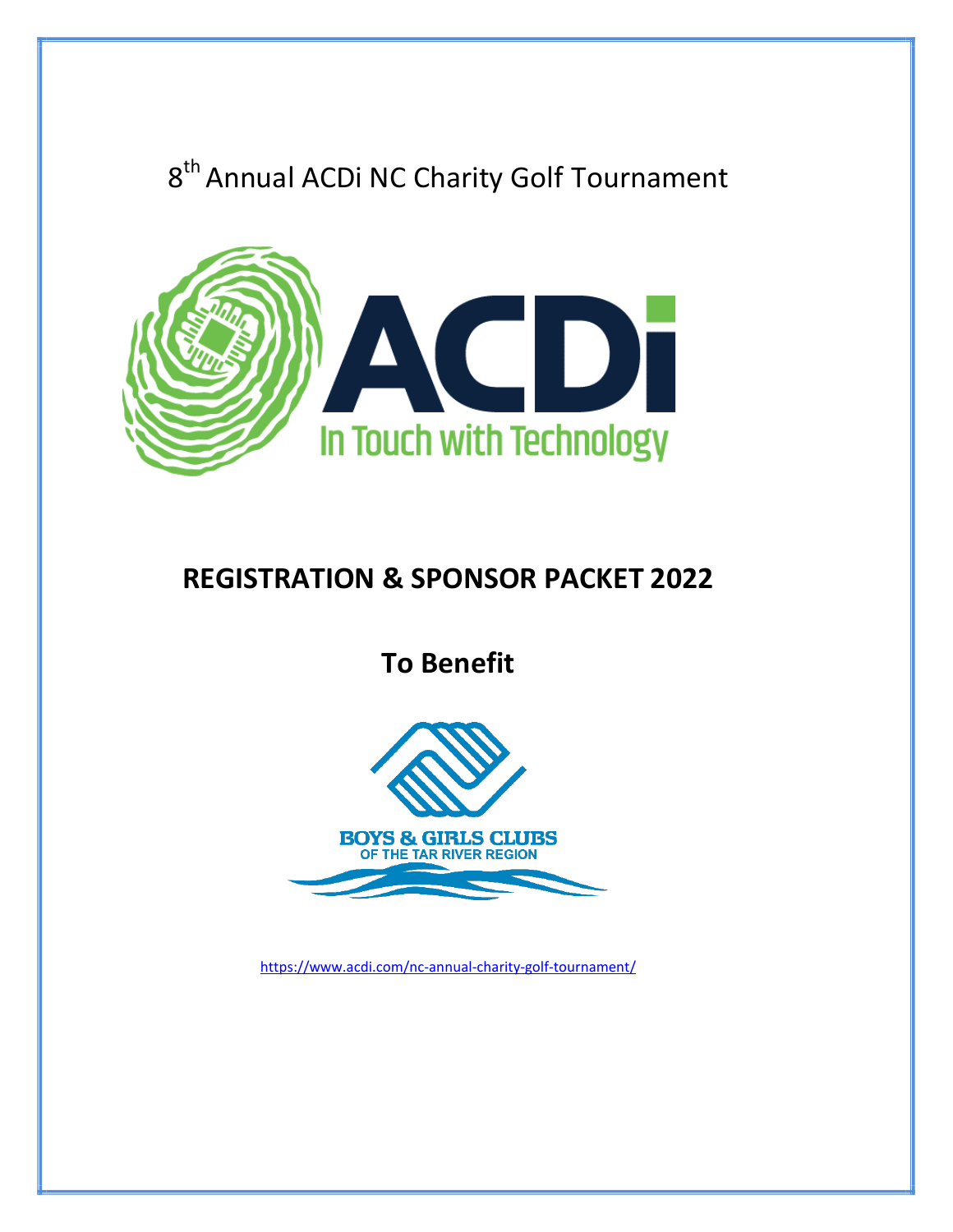### **Event Overview**

Friday, June 3, 2022 Belmont Lake Country Club 201 Belmont Club Way Rocky Mount, NC 27804

Registration 8am 9am Shotgun Start Raffle & Awards 1-2pm

Breakfast, Lunch & Beverages

\$100 per person \$375 per foursome

Benefitting Charity:



Tax i.d. W-9 (EIN) # 56-0934910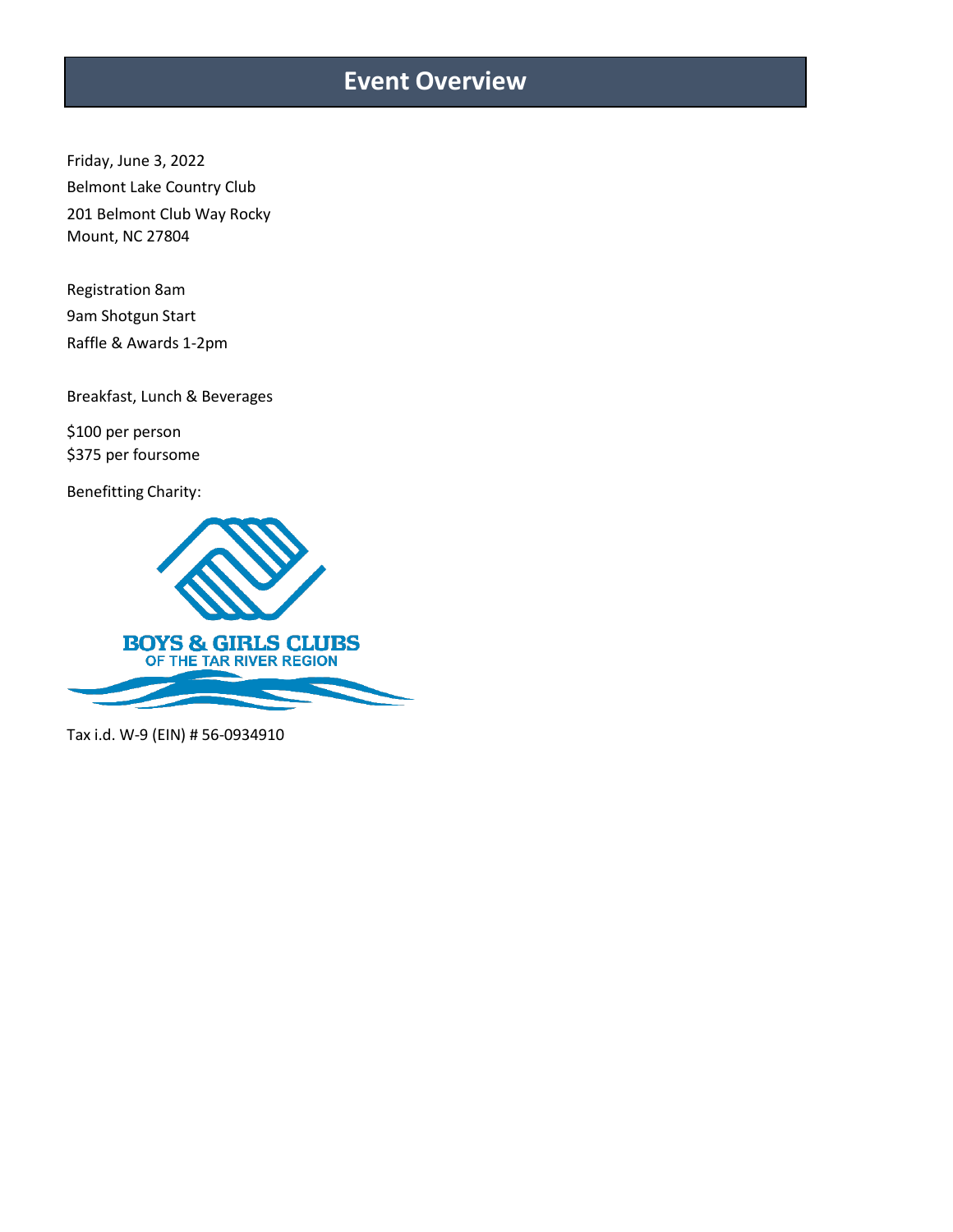## **Contact Information**

#### **Contact Information**

**Jess Meyers** (Payments/Receipts) 301-624-1646 [jmeyers@acdi.com](mailto:nwhite@acdi.com)

**Janice Gibson** (Sponsorships/General) 301-624-1623 [jgibson@acdi.com](mailto:jgibson@acdi.com)

**Joyce Richardson** (Sponsorships/General) 252-462-4733 [jrichardson@acdi.com](mailto:jrichardson@acdi.com)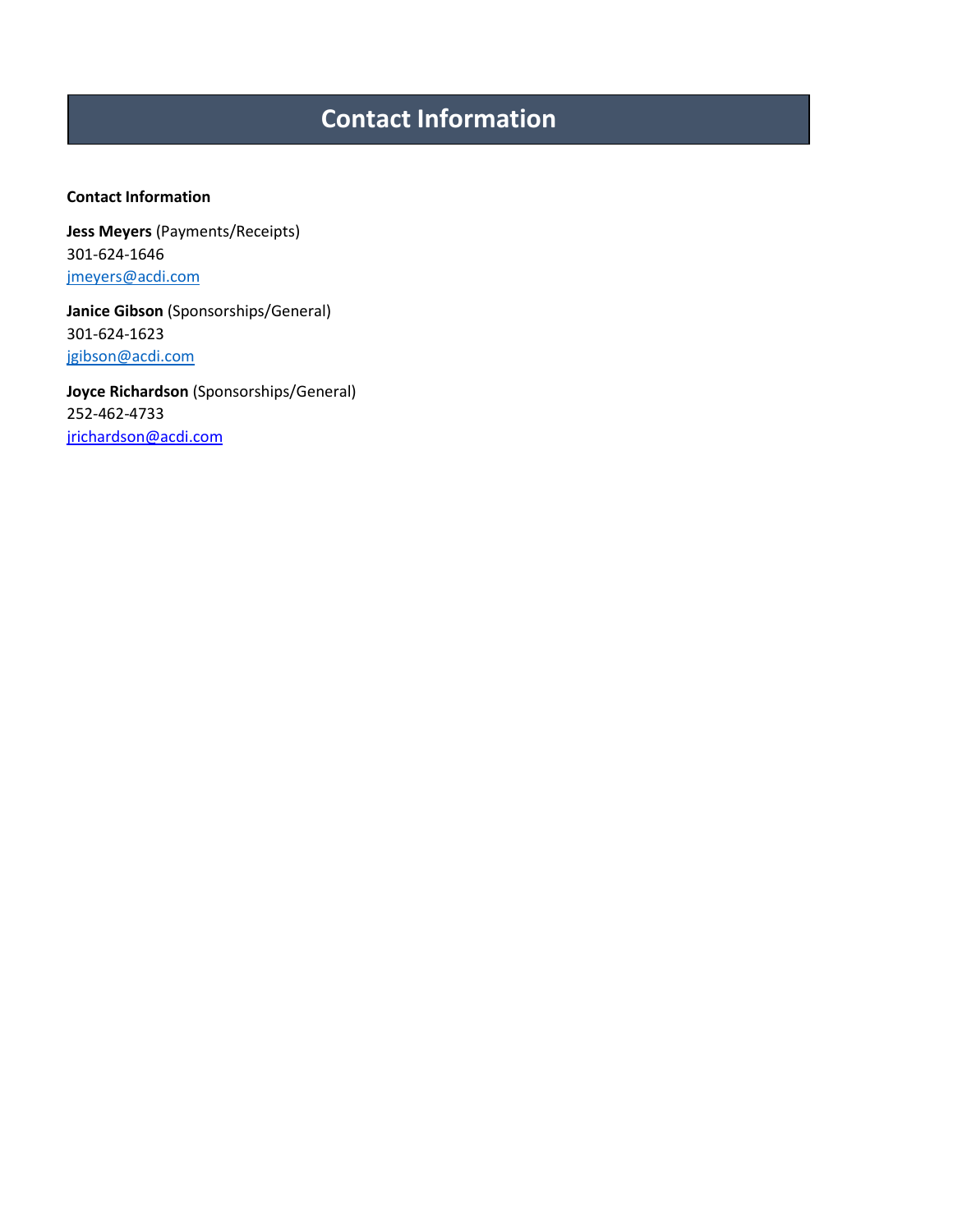### **ACDi Charity Golf Tournament History**

ACDi North Carolina will be hosting our 8th Annual Charity Golf Tournament on Friday, June 3, 2022 at Belmont Lake Golf Club. All proceeds will benefit the Boys & Girls Clubs of The Tar River Region's Nashville Area Unit. It's been our tradition to host charity events that benefit groups such as food banks, and organizations serving women and children, such as St. Jude's Children's Hospital, and Faith House. ACDi has raised in excess of \$145,000 over the past 10 years.

The Boys & Girls Clubs of The Tar River Region has an impressive history that began over 50 years ago with the establishment of the Boys Club in Rocky Mount, NC. The organization has since grown to serve thousands of young people between the ages of 5-18 in nine locations in the Twin Counties, currently offering services in Nashville, Rocky Mount, Tarboro, Baily, Cedar Grove, Middlesex, Williford, and Spring Hope elementary schools, as well as Southern Nash Middle. The Boys & Girls Clubs of The Tar River Region provides a world-class club experience that assures success is in the reach of every club member that walks through it's doors, offering all members on track to graduate from high school with a plan for the future, demonstrating good character and citizenship, and living a healthy lifestyle.

Download Credit Card [Authorization](https://www.acdi.com/wp-content/uploads/Credit-Card-Authorization-Form-Golf.pdf) Here [Download](https://www.acdi.com/wp-content/uploads/W-9.pdf) a W-9 Here



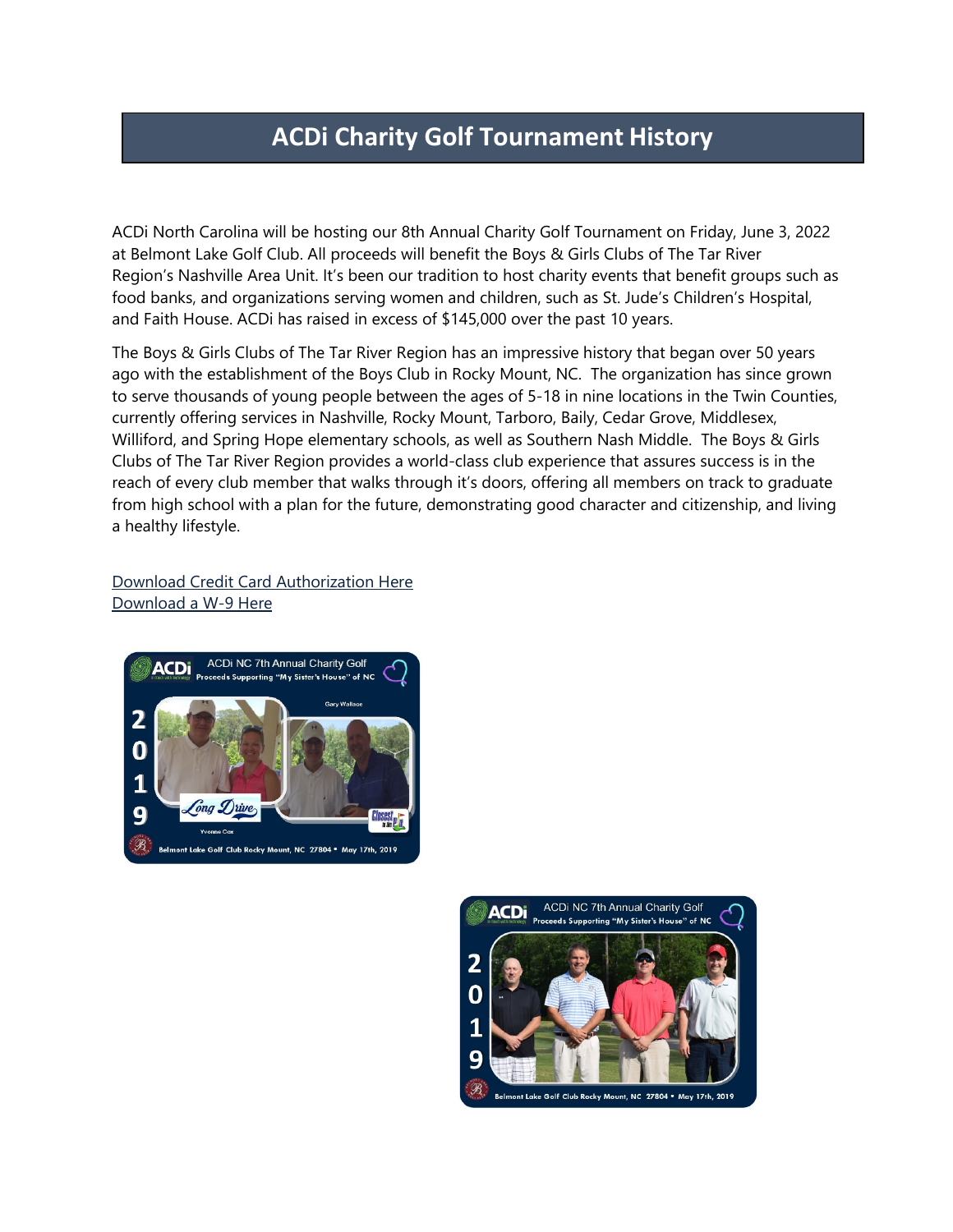## **Sponsorships**

#### **Presenting Sponsor**

\$1000 ONLY 1 AVAILABLE SOLD

- 1 team entry of 4 players (if you can't fill a team, we will donate it!)
- Distribution of marketing material in golf gift bags
- Opportunity to present overview of company during shotgun start of theevent
- Exclusive company logo on all promotion, including
	- o Premium logo placement on golf landing page o[nwww.acdi.com](http://www.acdi.com/)
	- o Premium positioning on volunteert-shirts
	- o All social media marketing
	- o All printed marketing materials, including lunch giveaway to all golfers (sponsor provided)
	- o Exclusive sign at hole of your choice

#### **Lunch Sponsor**

\$750

- 1 AVAILABLE
	- 2 player entry (if you can't fill 2 spots, we will donateit!)
	- Opportunity to speak at lunch prior to start ofraffle
	- Exclusive sign at hole of your choice
	- Logo placement on golf landing page on www.acdi.com
	- Distribution of marketing material in golf gift bags (limited to one-page flyer or promoitem)
	- Logo included on volunteert-shirts

#### **Breakfast Sponsor**

\$500 (or provide breakfast sandwiches and coffee/juice for 120 people; to be agreed upon by sponsor and ACDi)

1 AVAILABLE **SOLD**

- Logo placement on golf landing page on www.acdi.com
- Logo signage on breakfast table
- Exclusive sign at hole of your choice
- Distribution of marketing material in golf gift bags (limited to one-page flyer or promoitem)
- Logo included on volunteert-shirts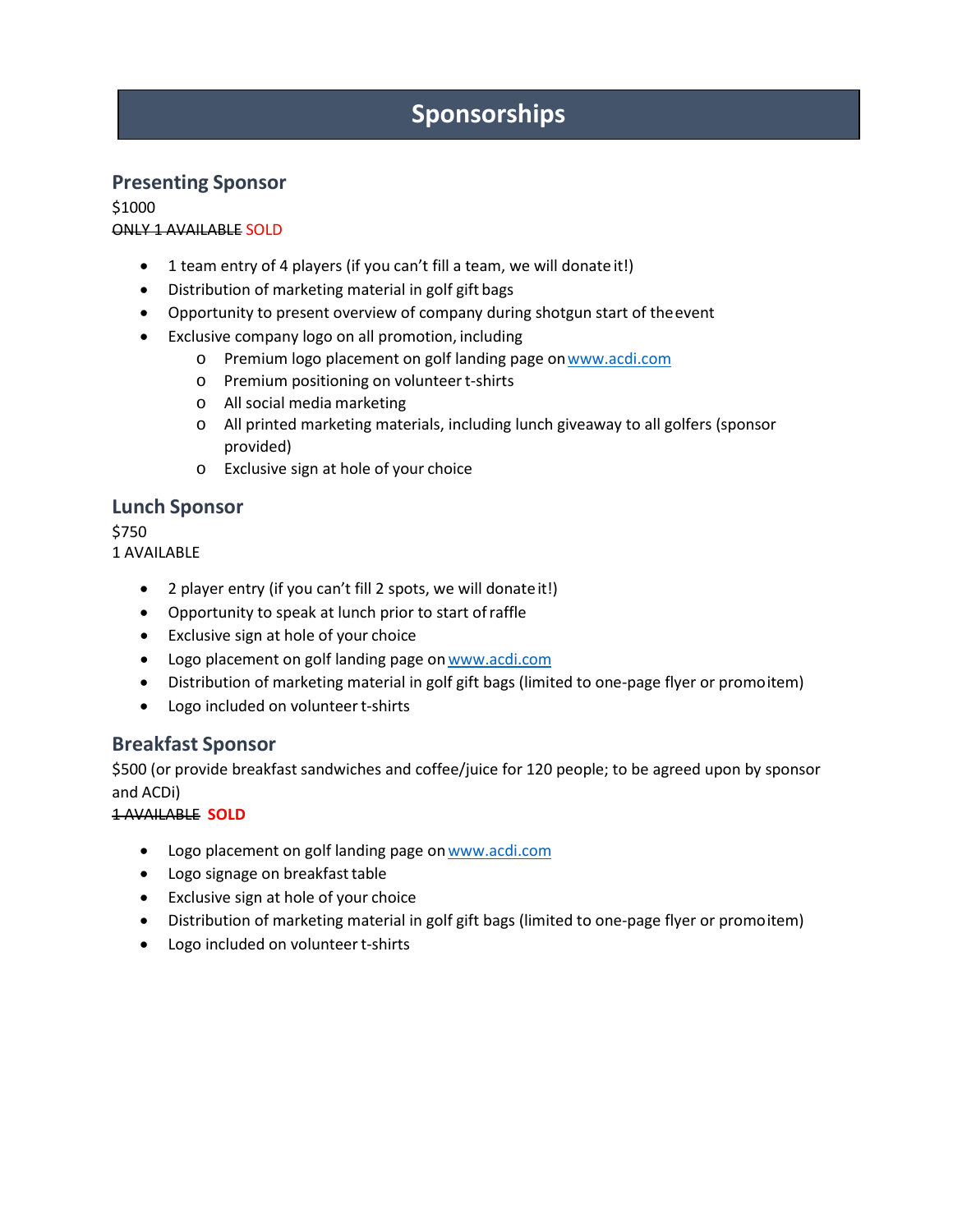#### **Hole-in-OneHole Sponsor**

\$750

#### 1 AVAILABLE **SOLD**

- Representative from your company at the hole
- Logo placement on golf landing page on www.acdi.com
- Exclusive sign at hole
- Distribution of marketing material in golf gift bags (limited to one-page flyer or promoitem)
- Logo included on volunteert-shirts
- Logo on slideshow during lunch

#### **Eagle Sponsor**

\$500

3 5 AVAILABLE

- 2 player entry (if you can't fill 2 spots, we will donateit!)
- Logo placement on golf landing page on www.acdi.com
- Exclusive sign at hole of your choice
- Distribution of marketing material in golf gift bags (limited to one-page flyer or promoitem)
- Logo included on volunteert-shirts

#### **Birdie Sponsor**

\$250 7 AVAILABLE

- 1 player entry (if you can't fill 1 spot, we will donate it!)
- Logo placement on golf landing page on www.acdi.com
- Exclusive sign at hole of your choice
- Distribution of marketing material in golf gift bags (limited to one-page flyer or promoitem)
- Logo included on volunteert-shirts

#### **Raffle Donation**

Unlimited

#### **Goodie Bag Donation**

Unlimited

• Small giveaways (110 qty.)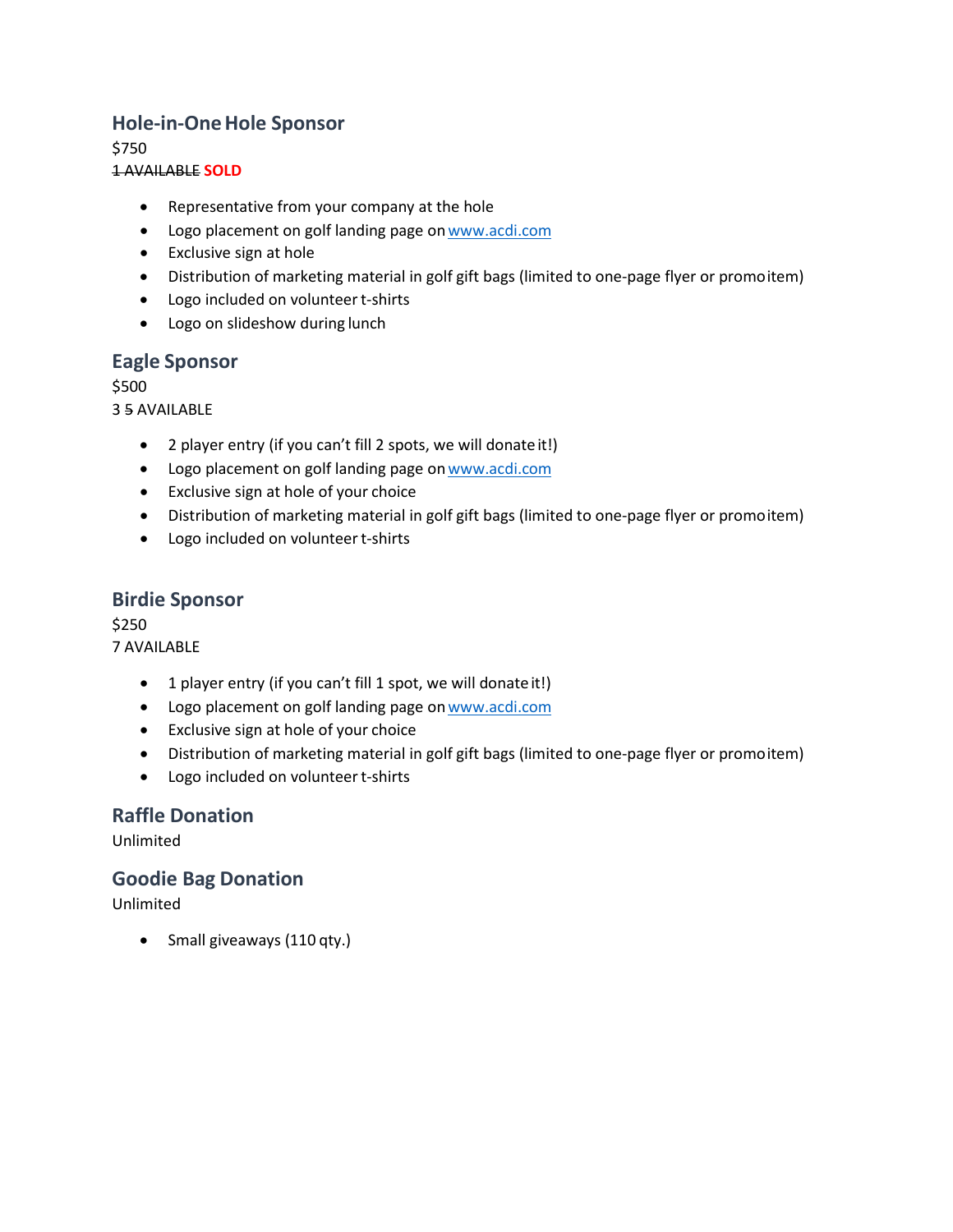#### **Yes, please sign me up to:**

☐Presenting Sponsor \$1000

☐Lunch Sponsor \$750

☐Breakfast Sponsor \$500 (or provide breakfast sandwiches and coffee/juice for 120 people; to be agreed upon by sponsor and ACDi)

| □Hole-in-One Hole Sponsor \$750                                                                                                                                                                                                |  |
|--------------------------------------------------------------------------------------------------------------------------------------------------------------------------------------------------------------------------------|--|
| □ Eagle Sponsor \$500                                                                                                                                                                                                          |  |
| □Birdie Sponsor \$250                                                                                                                                                                                                          |  |
| □ Goodie Bag Donation/Raffle Donation                                                                                                                                                                                          |  |
|                                                                                                                                                                                                                                |  |
| Company Name: 1988 Company Name: 1988 Company Name: 1988 Company Name: 1988 Company Name: 1988 Company Name: 1988 Company Name: 1988 Company Name: 1988 Company Name: 1988 Company Name: 1988 Company Name: 1988 Company Name: |  |
| Address: Andreas Address: Address: Address: Address: Address: Address: Address: Address: Address: Address: Address: Address: Address: Address: Address: Address: Address: Address: Address: Address: Address: Address: Address |  |
| City, State, Zip: 1988. City, State, Zip: 1988. City, State, Zip: 1988. City, State, Zip: 1988. City, State, Zip: 1988. City, State, Zip: 1988. City, State, Zip: 1988. City, State, 2008. City, State, 2008. City, State, 200 |  |
|                                                                                                                                                                                                                                |  |
|                                                                                                                                                                                                                                |  |
|                                                                                                                                                                                                                                |  |
| <b>Payment methods</b>                                                                                                                                                                                                         |  |
| <b>VISA</b><br><b>AMERICAN</b><br><b>MasterCard</b><br><b>EXPIRESS</b>                                                                                                                                                         |  |

Check *\*See bottom of next page for additional payment information*